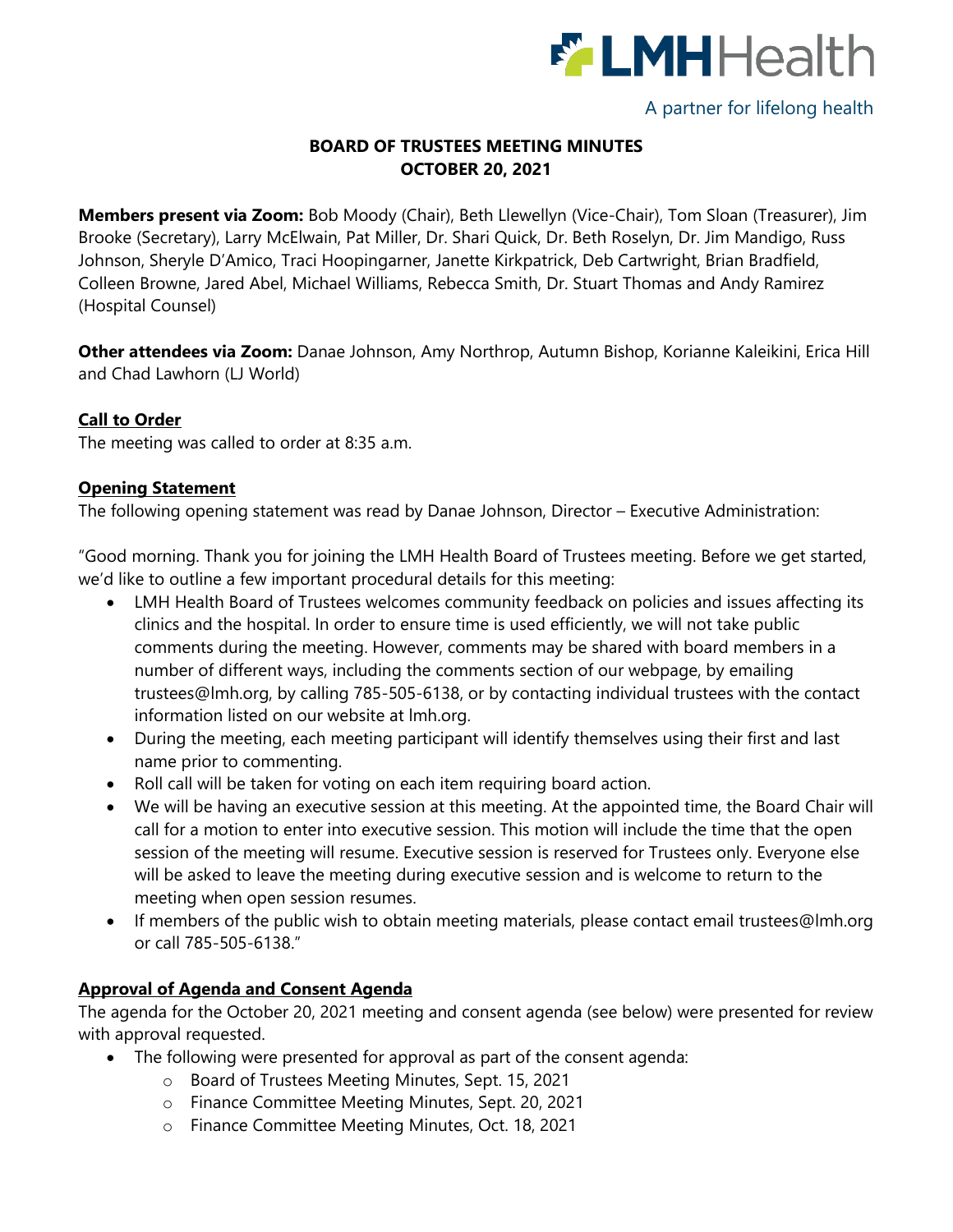

- o Risk Management Plan (Exhibit A)
- o Medical Executive Committee Recommendations:

#### **MEDICAL STAFF & ALLIED HEALTH PROFESSIONAL STAFF - New Appointments:**

**Timothy Gardner, MD** (Active Admitting; Internal Medicine/Interventional Cardiologists Locums) - Initial appointment 10/20/2021 not to exceed 2 years.

**Aubrey Davis, PA** (LMH Employee; Sponsors: OrthoKansas) - Initial appointment 10/20/2021 not to exceed 2 years.

**Anne Hannah, APRN** (LMH Employee; Sponsors: First Med LMH Health) - Initial appointment 10/20/2021 not to exceed 2 years.

#### **MEDICAL & LMH EMPLOYEE/ALLIED HEALTH PROFESSIONAL STAFF – Reappointments:**

**Kenneth Frank, MD** (Active Non-Admitting; Surgery) - Initial appointment 10/1/21 not to exceed 2 years.

**Lindsey McDaniel, MD** (Active Admitting; Pediatrics) - Initial appointment 10/1/21 not to exceed 2 years. **Fouad Medlej, MD** (Active Admitting; Pediatrics) - Initial appointment 10/1/21 not to exceed 2 years. **Thomas Nique, MD** (Consulting; Anesthesia) - Initial appointment 10/1/21 not to exceed 2 years. **Scott Thellman, MD** (Active Admitting; Surgery) - Initial appointment 10/1/21 not to exceed 2 years. Leslie Underwood, MD (Active Admitting; OBGYN) - Initial appointment 10/1/21 not to exceed 2 years. **Krista Whitney, MD** (Active Admitting; Pediatrics) - Initial appointment 10/1/21 not to exceed 2 years. **Kenneth Filsinger, PA** (LMH Employee, Surgery) - Initial appointment 10/1/21 not to exceed 2 years. **Paige Parker, CRNA** (APP, Lawrence Anesthesia) - Initial appointment 10/1/21 not to exceed 2 years. **Allison Veeder, APRN** (LMH Employee, Emergency Medicine) - Initial appointment 10/1/21 not to exceed 2 years.

### **FOCUSED PRACTITIONER PRACTICE EVALUATIONS:**

**Angela Cloud, APRN –** Reed Internal Medicine – Initial

**Tele-radiology: Howard Heller, MD; Archana Lucchesi, MD**; **Michael Klein, MD & Ravinder Sohal, MD** – Initial

#### **PRIVILEGE &/or STATUS CHANGES & RESIGNATIONS:**

**Emily Broxterman, MD -** Active Admitting/Grin Eye Care; Resignation effective 9/10/2021. **John Galligan, MD -** Active Admitting/OrthoKansas; Resignation effective 10/12/2021. **Shawn Jackson, MD –** Active Admitting/Lawrence Anaesthesia; Resignation effective 10/1/2021. **Sara Puening, MD –** Consulting/Mindcare Solutions; Resignation effective 10/15/2021. **Henry Quevedo Diaz, MD –** Active Admitting/CSL (Locums); Resignation effective 9/16/2021. **Kara Joice, PA –** LMH Employee; Transferring from OrthoKansas to Lawrence GI Consultants effective 10/8/2021.

MOTION to approve the agenda and consent agenda. Made by Tom Sloan, Seconded by Larry McElwain. Motion carried.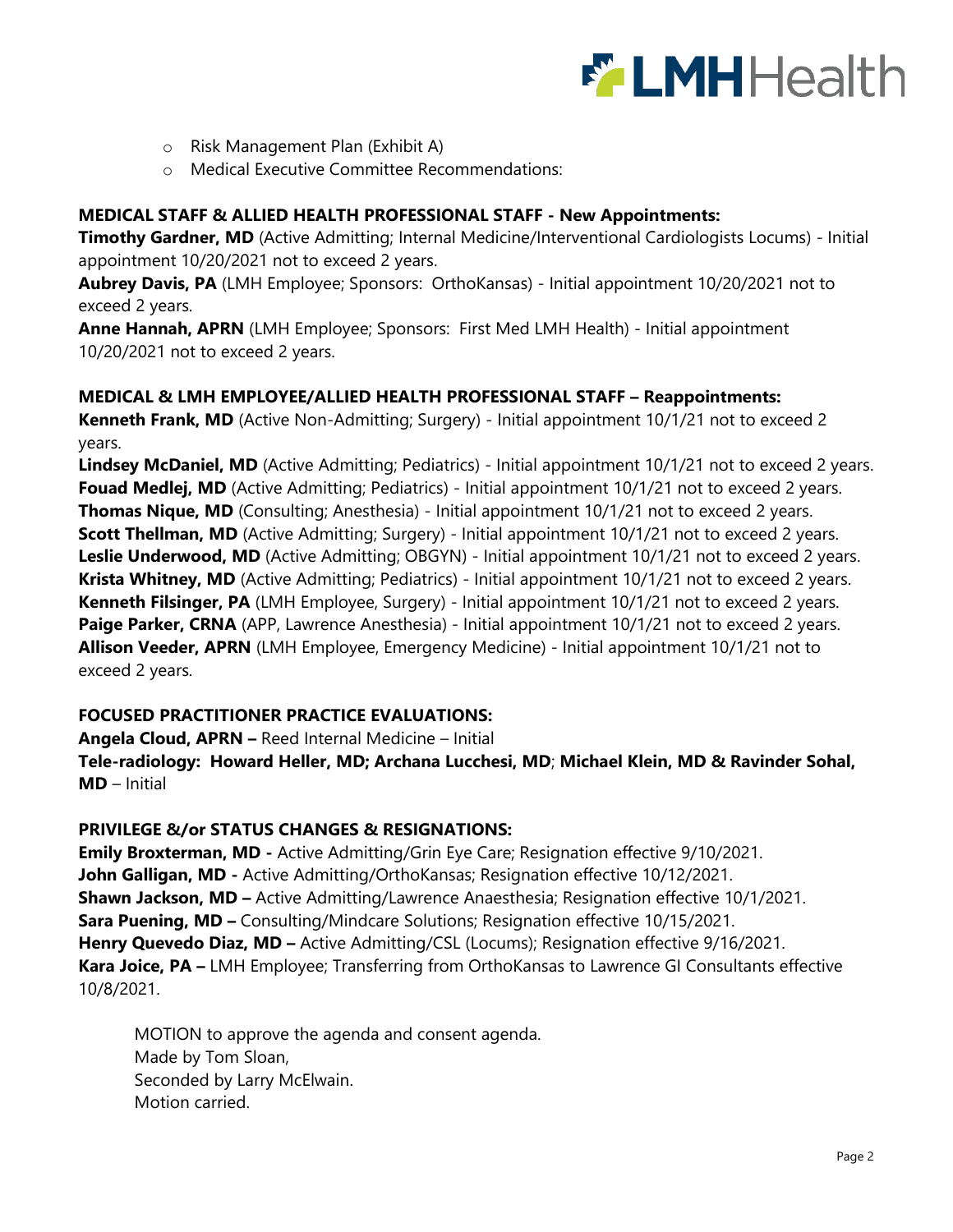

## **Chairperson of the Board Report**

Bob Moody, Chair, opened the meeting by honoring LMH Health associates for their service. This year LMH is recognizing 364 associates who have been with the organization for five years or more in increments of five years.

Mr. Moody also recognized LMH Health President & CEO Russ Johnson for being included in Ingram's 250 Most Influential Leaders of Business in the Kansas City area. This recognition is given to those who have demonstrated outstanding leadership and commitment to making a difference in the communities they serve.

In addition, Mr. Moody recognized Unified Command and LMH's infectious disease team of Drs. Chris Brychel, Christopher Penn and Jennifer Schrimsher for their efforts during the pandemic. In particular, he thanked Dr. Schrimsher and Dr. Thomas Marcellino, Douglas County Health Officers, who have worked endless hours to ensure Douglas County residents survive and thrive during this pandemic.

## **Chief of Staff Report**

Jim Mandigo, MD, recognized and thanked Bob Moody for his service as Board chair during the past year.

### **CEO Report and Executive Team Report**

- **CEO Report:** Russ Johnson reported that:
	- o **Therapy services:** The physical therapy team formerly located at LMH South's campus has relocated to 6th & Maine. The newly renovated space at the 6th & Maine Campus will double the treatment space of the previous location. The location at 6th & Maine has dedicated space for both pediatric and adult patients. This is the first LMH pediatric therapy space that supports physical, occupational and speech therapy clinicians providing care to a wide range of diagnostic conditions ranging from infants to adolescents.
	- o **Health equity:** LMH recently extended its partnership with Dr. Jabraan Pasha, an expert on the impact of implicit bias on patient care and society. Dr. Pasha hosted a series of conferences last week for LMH providers and teams with more scheduled later this week. He has also included an educational series on the social determinants of health for LMH associates and leaders. LMH is grateful to the donor support provided through the LMH Health Foundation for continued funding of Dr. Pasha's presentations, and the efforts of our Inclusion, Diversity and Equity (IDE) team to guide this important work. Along with LMH's Health Equity Advancement Team, the organization is actively working on strategies and tactics to make LMH a place where everyone feels a sense of belonging and has the opportunity to live the healthiest life possible.
- **Strategic Clinical Relationship Update:** Sheryle D'Amico, Senior Vice President of Strategic Integration, shared a brief update about Strategic Clinical Relationship (SCR) discussions with the University of Kansas Health System (TUKHS). LMH continues to develop a legal document rooted in the guardrails that will serve as a framework for the relationship in the years ahead. Beginning in early December, Lawrence OB-GYN Specialists and LMH will collaborate with the maternal fetal medicine specialists of TUKHS to provide local evaluation and treatment opportunities for mothers and babies. This work is an example of the ongoing SCR efforts between our two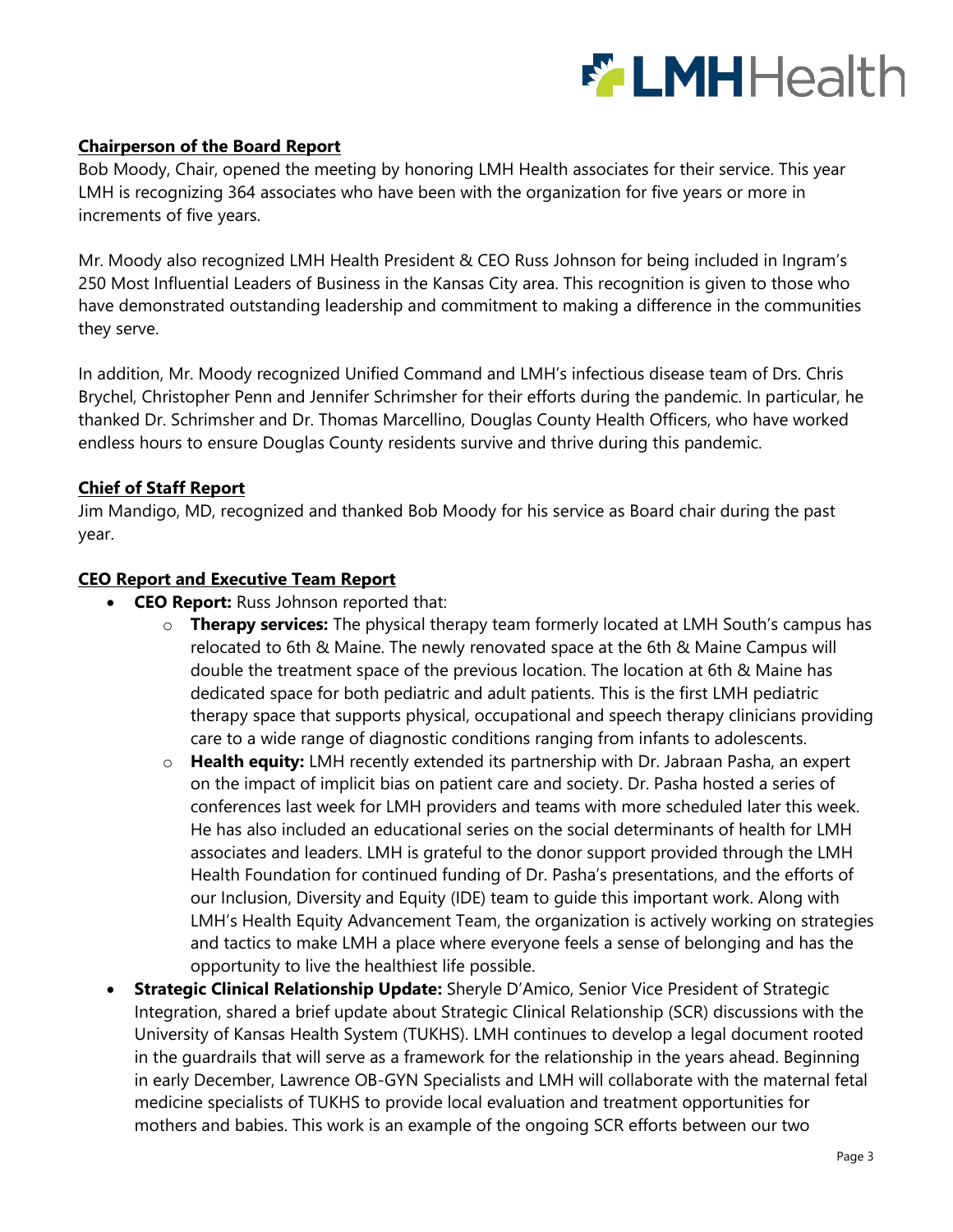

organizations to provide care locally. Maternal fetal medicine specialists help detect and treat fetal abnormalities early in pregnancy. They also provide specialty care to mothers with conditions that affect pregnancy such as diabetes, lupus, etc. Clinical services will be provided within the Women's Center one day per week at the LMH West campus. Telehealth services will also be available for select visits. This relationship will expand care locally for mothers and babies through advanced diagnostic tests and treatments close to home; providing hope to area families by lessening their burden during an already complicated pregnancy. In the coming months, introductions will be made to referring providers to establish awareness and provide education on treatments and services available through the clinic. LMH is also continuing some very early dialogues surrounding the oncology and cardiology service lines.

## **COVID and Vaccination Update**

Traci Hoopingarner, SVP for Clinical Care and CNO, reported that:

- LMH's Emergency Department is back to pre-COVID volumes at this time. LMH is thankful to our community and healthcare partners for preserving these visits for emergency care, and utilizing walk-in clinics or primary care clinics for lower acuity needs.
- In lieu of door screeners at entrances, LMH now has self-check stations for patients and visitors steps will include mask wearing, checking CDC travel guidelines and taking temperatures via a digital kiosk.
- Non-COVID patients may welcome two visitors during hospital visiting hours. Patients in the Mother/Baby unit can benefit from having two support people during labor. After labor, patients can welcome guests 12 and over one at a time, in addition to a designated support person.

## **2022 Slate of Officers\***

The following slate of officers was presented with approval requested:

- Chair Beth Llewellyn
- Vice Chair Tom Sloan
- Treasurer Rob Chestnut
- Secretary Pat Miller
- Past Chair Bob Moody

MOTION to approve the 2022 Slate of Officers as presented. Made by Tom Sloan, Seconded by Jim Brooke. Motion carried.

## **Recognition of Service**

Beth Llewellyn, newly elected chair, recognized the out-going officers with special recognition to Bob Moody for his service as chair.

### **Open Discussion**

No topics were presented for open discussion.

### **Executive Session – Strategic Agreements**